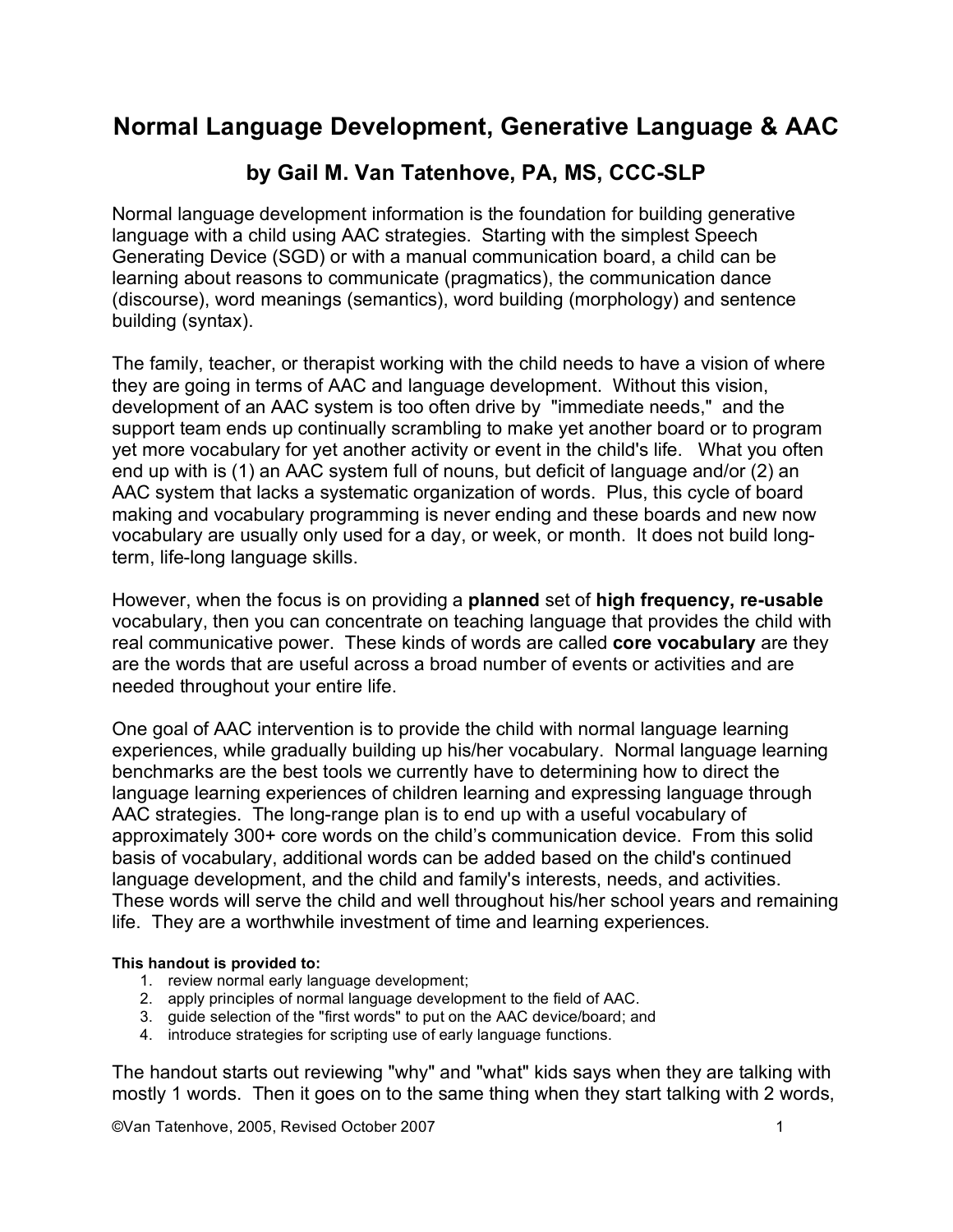and then 3-4 words and word endings. All of this happens in typically developing kids before the age of three, so it is not asking too much for kids using AAC to be given the same **opportunity** for language learning. While all children using AAC are not going to reach the same levels of language proficiency, all children using AAC should be given the **opportunity** to reach for their highest personal level of language proficiency.

The information regarding the various language learning levels come from a wide variety of language development resources. The vocabulary lists given are **starting points** based on AAC vocabulary research and clinical practice. One reference is given (Banajee, 2003) as a starting point for selecting vocabulary. Grammatical information is based on "Brown's Stages" as identified by Roger Brown and described in his classic book entitled The First Language (Brown, R.; 1973. *A first language: The early stages*. London: George Allen & Unwin Ltd.). The stages provide a framework within which to understand and predict the path of normal expressive language development, in terms of morphology and syntax. Speech-language pathologists use these Stages extensively when they conduct a structured analysis of a sample of a child's spoken language. These Stages can be used to evaluate Language Activity Monitor (LAM) samples of expressive language produced through an AAC device.

### **A Review of Brown's Stages of Development and Grammar Development**

### **Morphology**

In linguistics, morphology is the branch of grammar devoted to the study of the structure or forms of words, primarily through the use of the morpheme construct.

### **Syntax**

In linguistics, syntax is a traditional term used for the study of rules governing the combination of words to form sentences.

### **Morpheme**

A morpheme is a unit of meaning. It does not necessarily relate to the "word count" or "syllable count" of an utterance. Here is an example of the way morphemes are counted in the words happy, unhappy, unhappily, and unhappiest, and the sentence 'He meets the unhappiest boys."

**happy** 'Happy' is ONE WORD, it has TWO SYLLABLES (hap-py), and because it contains only one unit of meaning it counts as ONE MORPHEME.

**Unhappy** If you add another unit of meaning, such as 'un', to make 'happy' into 'unhappy' you still have ONE WORD, but THREE SYLLABLES ('un-hap-py') and TWO MORPHEMES ('un' and 'happy')

**unhappily** 'Unhappily' is ONE WORD, FOUR SYLLABLES (un-happ-i-ly), and THREE MORPHEMES ('un', 'happy' and 'ly').

**unhappiest** 'Unhappiest' is also ONE WORD, FOUR SYLLABLES, and THREE MORPHEMES.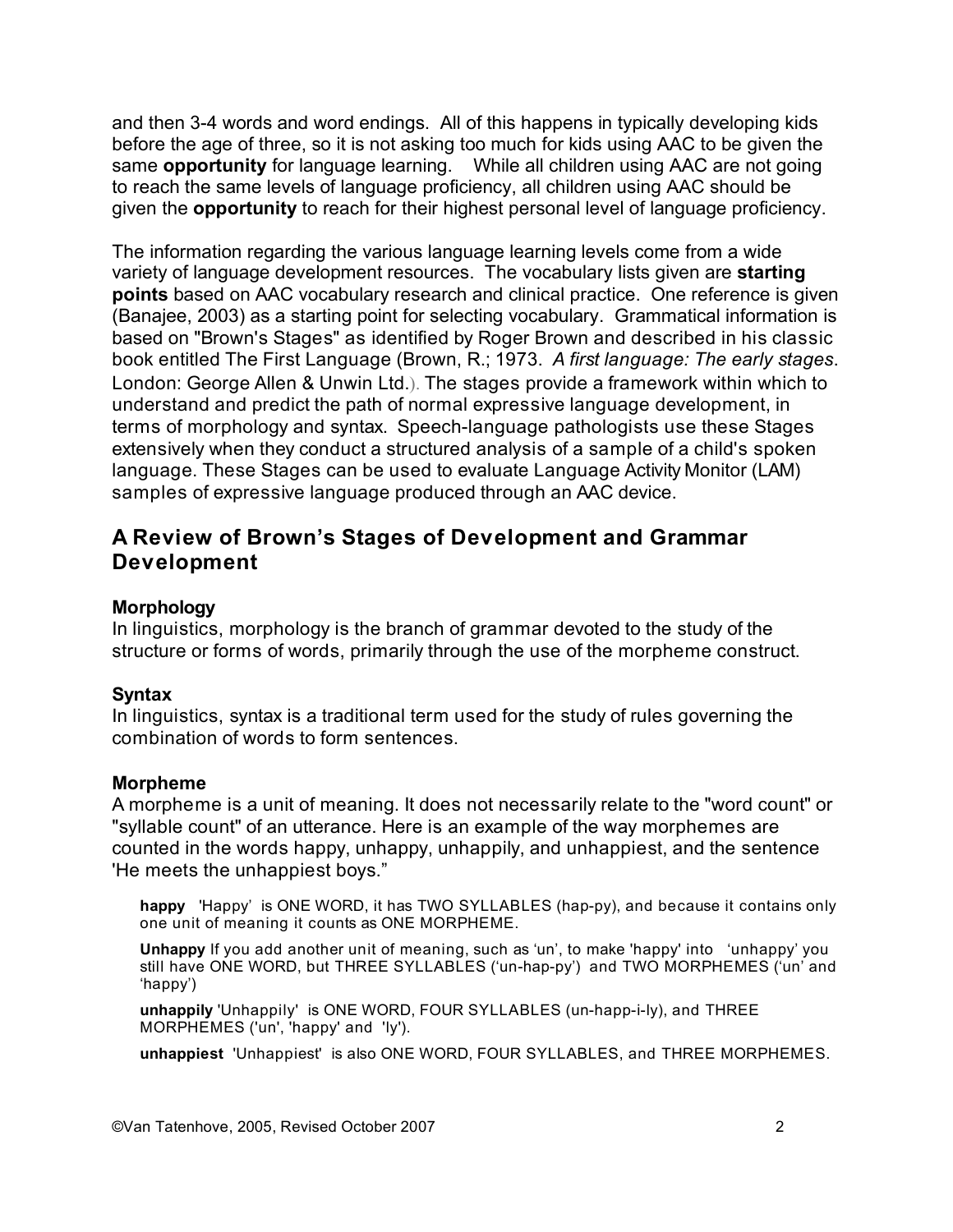### **Brown's Stage I to IV**

Between 15 and 30 months, children are expected to have MLU-M (mean length of utterance measured in morphemes) of about 1.75 morphemes. Their MLU-Ms gradually increase as they acquire more language. In Stage I, just after they have built up a 50 to 60 word vocabulary, children acquire the ability to combine words together. As children's MLU-M increases, their capacity to learn to use grammatical structures of greater complexity also increases. They move from Stage I into Stage II, where they learn to use "-ing" endings on verbs, "in", "on", and "-s" plurals. They then proceed to Stages III and IV and V.

| Brown's<br><b>Stage</b> | Age in<br>months | <b>MLU-</b><br>м | <b>MLU-M</b><br>range | <b>Morphological Structure</b>                                                                                      | <b>Examples</b>                             |
|-------------------------|------------------|------------------|-----------------------|---------------------------------------------------------------------------------------------------------------------|---------------------------------------------|
| Stage 1                 | 15-30            | 1.75             | $1.5 - 2.0$           | combine basic words                                                                                                 | that car<br>more juice<br>give it           |
| Stage II                | $28 - 36$        | 2.25             | $2.0 - 2.5$           | Present progressive (-ing<br>endings on verbs)                                                                      | it going<br>falling off                     |
|                         |                  |                  |                       | in                                                                                                                  | in box                                      |
|                         |                  |                  |                       | on                                                                                                                  | on tree                                     |
|                         |                  |                  |                       | -s plurals (regular plurals)                                                                                        | my cars                                     |
| Stage III               | 36-42            | 2.75             | $2.5 - 3.0$           | irregular past tense                                                                                                | me fell down<br>you sat on                  |
|                         |                  |                  |                       | -s possessives                                                                                                      | doggie's bone                               |
|                         |                  |                  |                       | uncontractible copula (the full<br>form of the verb "to be" when<br>it is the only verb in a<br>sentence)           | Are they there?<br>Is she coming?           |
| Stage IV                | $40 - 46$        | 3.5              | $3.0 - 3.7$           | articles                                                                                                            | a book<br>the book                          |
|                         |                  |                  |                       | regular past tense (-ed<br>endings on verbs)                                                                        | she jumped<br>he laughed                    |
|                         |                  |                  |                       | third person regular present<br>tense                                                                               | he swims<br>she goes                        |
| Stage V                 | $42 - 52 +$      | 4.0              | $3.7 - 4.5$           | third person irregular                                                                                              | she has<br>he does                          |
|                         |                  |                  |                       | uncontractible auxiliary (the<br>full form of the verb "to be"<br>when it is an auxiliary verb in<br>a sentence)    | Are they<br>swimming.<br>Is she going?      |
|                         |                  |                  |                       | contractible copula (the<br>shortened form of the verb "to<br>be" when it is the only verb in<br>a sentence         | She's ready.<br>They're here.<br>I'm here.  |
|                         |                  |                  |                       | contractible auxiliary (the<br>shortened form of the verb "to<br>be" when it is an auxiliary verb<br>in a sentence) | They're coming.<br>He's going.<br>I'm done. |

### **Stage 1 –V Grammatical Structures**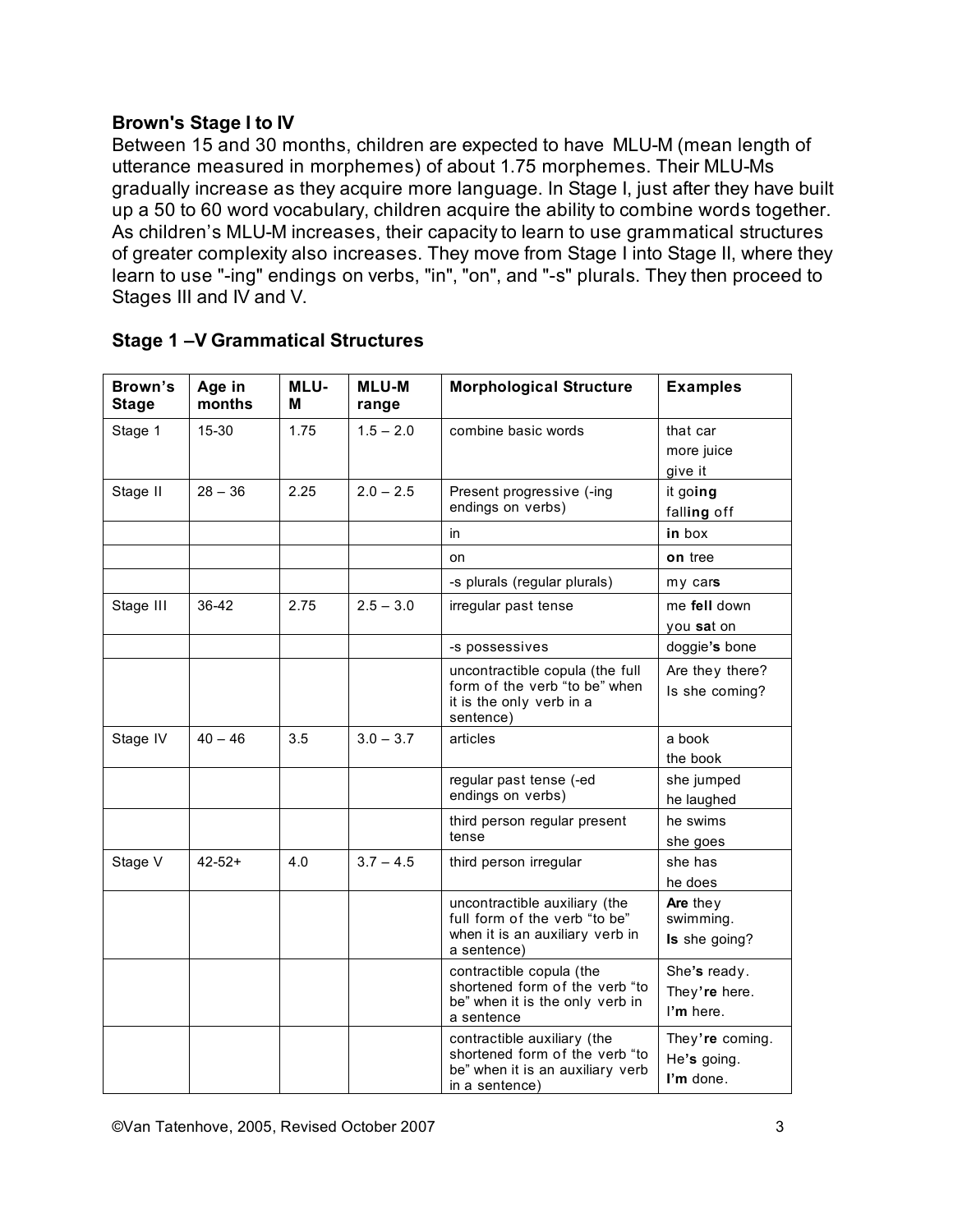# **A Review of Semantic and Pragmatic Functions with Vocabulary Examples**

## **Single Word Utterance Level**

| <b>Relational Functions</b>                                           | <b>Context</b>                                                                           | Form (vocabulary examples)          |  |  |  |
|-----------------------------------------------------------------------|------------------------------------------------------------------------------------------|-------------------------------------|--|--|--|
| Greet                                                                 | people noticed                                                                           | hi, hello, mama, dada               |  |  |  |
| Part                                                                  | people leave                                                                             | bye bye, goodbye                    |  |  |  |
| <b>Request Assistance</b>                                             | used to request assistance with an event                                                 | help, do                            |  |  |  |
| Recurrence                                                            | used to both request & comment                                                           | more, another                       |  |  |  |
| Naming/Labeling                                                       | used to name or label objects and people,<br>giving information                          | doggie, milk, shoe                  |  |  |  |
| Existence                                                             | objects or people pointed out, noticed, or found<br>events – used to gain attention      | uh oh, this, that, there, look, see |  |  |  |
| Nonexistence                                                          | used to comment on non-existence when<br>existence is expected                           | no, away, gone                      |  |  |  |
| Disappearance                                                         | comment on the disappearance of person or<br>object in the immediately preceding context | away, all gone, gone                |  |  |  |
| Rejection                                                             | used to reject on ongoing object or action                                               | no, stop                            |  |  |  |
| Cessation                                                             | comment on an ongoing event that has ceased<br>in the immediately preceding context      | stop, different                     |  |  |  |
| Comments                                                              | used to comment on an attribute in immediate<br>context                                  | like, dirty, big, naughty           |  |  |  |
| Vocatives                                                             | to call for someone (less frequent than<br>comments or greetings)                        | mama, dada, baby                    |  |  |  |
| <b>Directive</b>                                                      | used to direct action and/or make requests in<br>the immediate context                   | go, help, stop, diffferent          |  |  |  |
| Associative<br>idea is associated with an event, object, or<br>person |                                                                                          | big, hot, pretty, up                |  |  |  |
| <b>Semantic Functions</b>                                             | Context                                                                                  | Form (vocabulary examples)          |  |  |  |
| Agent                                                                 | agent of an intended or immediate action                                                 | mama, dada, baby, I, me, you        |  |  |  |
| Object                                                                | object of an action (infrequent occurrence)                                              | mama, dada, baby                    |  |  |  |
| Action                                                                | making of action or event<br>want, go, turn, catch, up, eat, drink,<br>stop, get, give   |                                     |  |  |  |
| Possession                                                            | associated with or belonging to a person                                                 | mine, dada, mama                    |  |  |  |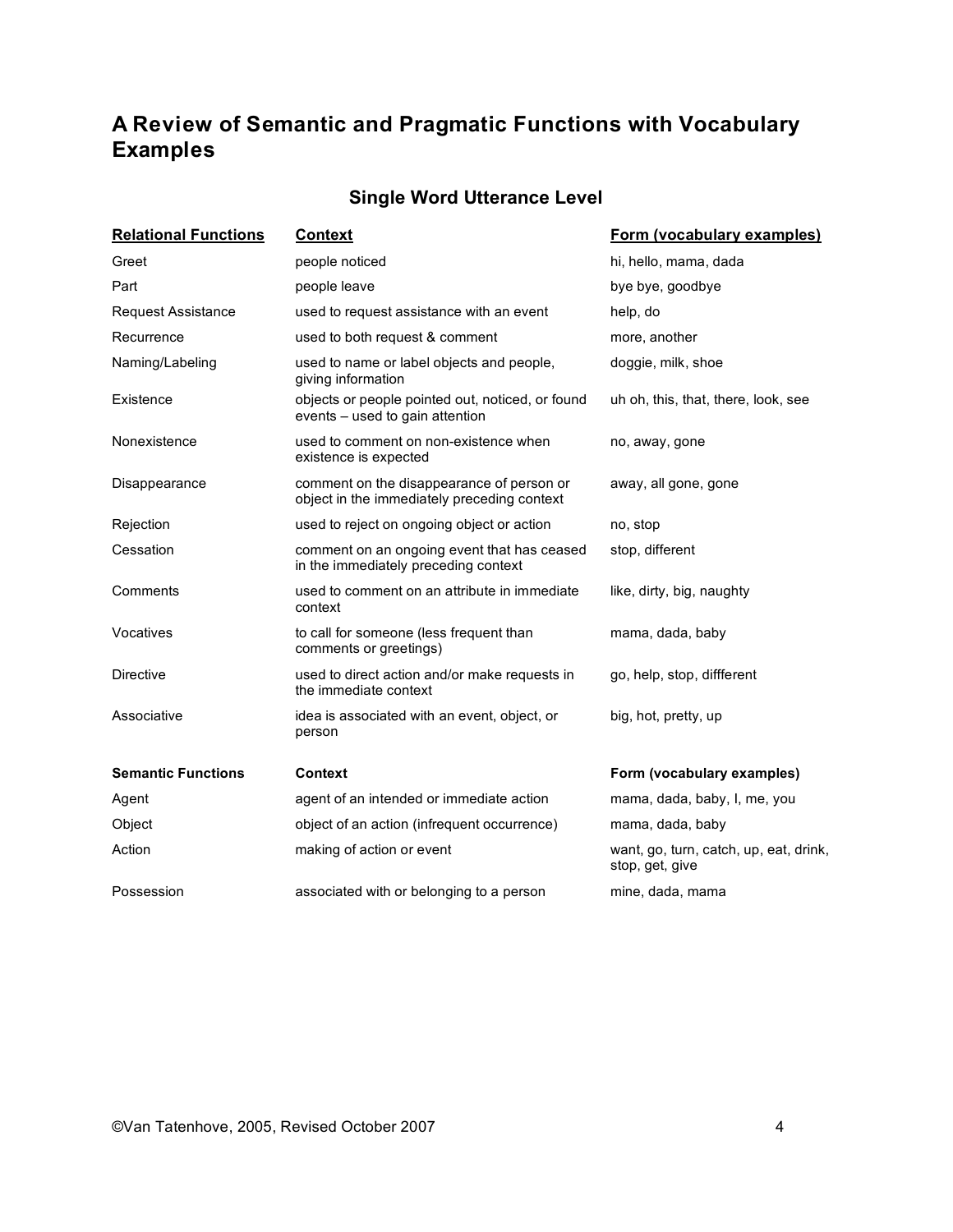### **Two Word Utterance Level**

| <b>Relational Functions</b>      | <b>Context</b>                                                                           | Form (vocabulary examples)                                                                  |  |  |
|----------------------------------|------------------------------------------------------------------------------------------|---------------------------------------------------------------------------------------------|--|--|
| Greet                            | people noticed                                                                           | hi + person, hello + person                                                                 |  |  |
| Part                             | people leave                                                                             | bye bye + person                                                                            |  |  |
| Request Object or Action         | used to request object or action                                                         | (want, get, find) + substantive<br>word, want that, get more                                |  |  |
| Request Information              | used to request information                                                              | why, what's that, where go, what<br>doing                                                   |  |  |
| <b>Request Assistance</b>        | used to request assistance with an event                                                 | (help) + another word                                                                       |  |  |
| Recurrence                       | used to request or comment on an event                                                   | (more, another) + substantive<br>word, do again                                             |  |  |
| Existence                        | objects or people pointed out, noticed, or<br>found<br>events – used to gain attention   | (this, $a$ , the, that, it, there) +<br>substantive word                                    |  |  |
| Nonexistence                     | used to comment on non-existence when<br>existence is expected                           | (no, away, all gone) + substantive<br>word                                                  |  |  |
| Disappearance                    | comment on the disappearance of person or<br>object in the immediately preceding context | (no, away, all gone) + substantive<br>word                                                  |  |  |
| Rejection                        | ongoing event/object rejected                                                            | no + substantive word                                                                       |  |  |
| Cessation                        | comment on an ongoing event that has<br>ceased in the immediately preceding context      | no + substantive word<br>$differential$ + thing                                             |  |  |
| Comment                          | used to comment on an attribute in the<br>immediate or preceding context                 | like that, that mine, you funny                                                             |  |  |
| Directive                        | used to direct action and/or make requests in<br>the immediate context                   | get that, help me, stop it, do<br>different                                                 |  |  |
| Associative                      | idea is associated with an event, object, or<br>person                                   | (big, hot, pretty) + substantive word                                                       |  |  |
| <b>Semantic Relations</b>        | <b>Linguistic Structure</b>                                                              | Form (vocabulary examples)                                                                  |  |  |
| Agent-Action                     | $noun + verb$                                                                            | daddy hit, me read                                                                          |  |  |
| Action-Object                    | verb + noun                                                                              | get that, read it, get some, want<br>one,                                                   |  |  |
| Agent-Object                     | noun + noun                                                                              | mommy book, me that                                                                         |  |  |
| Possessive                       | noun + noun                                                                              | mommy book                                                                                  |  |  |
|                                  | pronoun + noun                                                                           |                                                                                             |  |  |
| Locative                         | noun + noun                                                                              | that thing                                                                                  |  |  |
|                                  |                                                                                          | go store                                                                                    |  |  |
|                                  |                                                                                          |                                                                                             |  |  |
|                                  |                                                                                          |                                                                                             |  |  |
|                                  |                                                                                          |                                                                                             |  |  |
| Attributive<br>Experiencer-State | verb + noun<br>prep + noun<br>verb + prep<br>adj + noun<br>pronoun + verb                | my book, that mine<br>on chair<br>get up<br>big one, red thing<br>me read, me love, me want |  |  |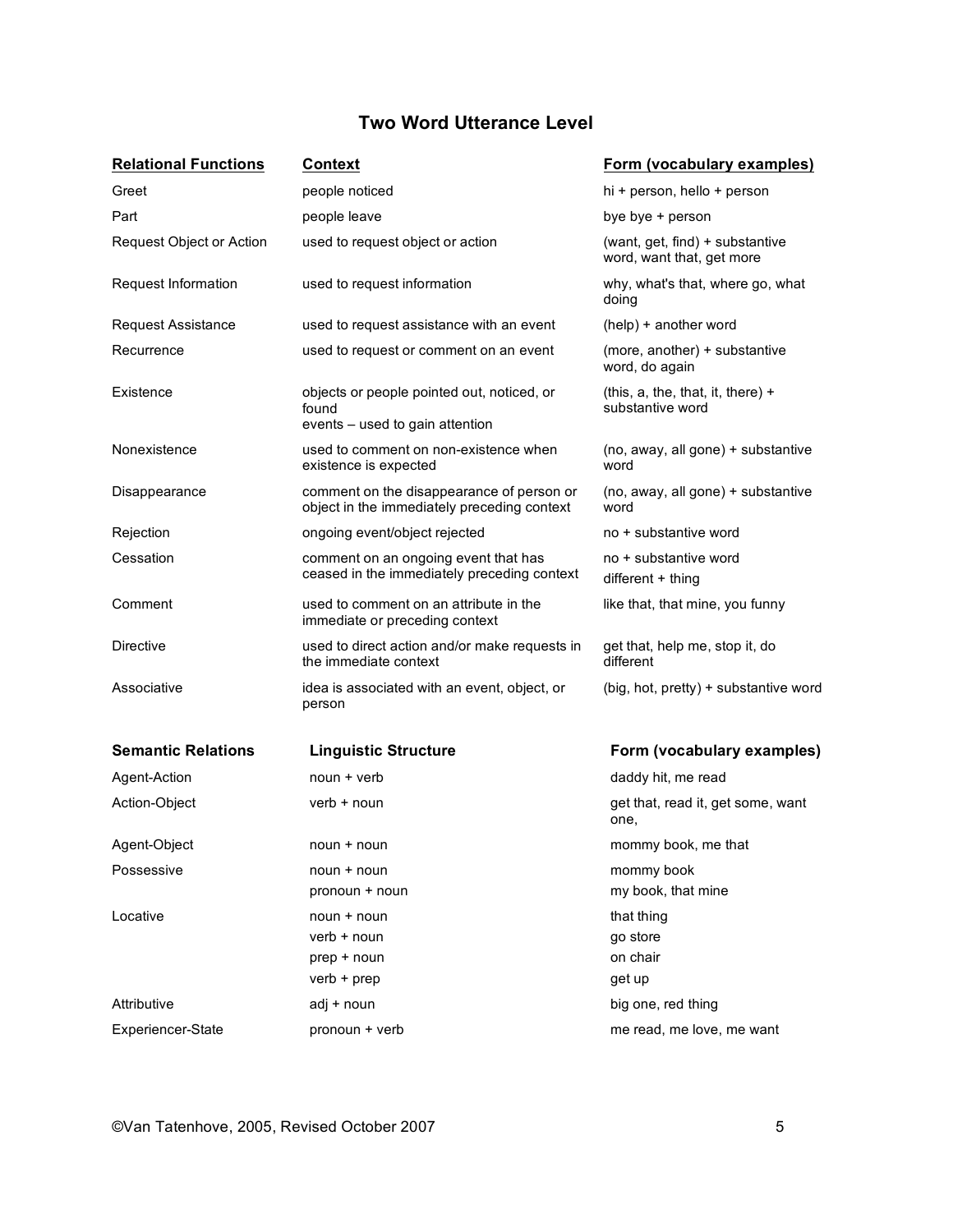### **Three and Four+ Morpheme and Word Level**

Noun Phrase

- 1. Using demonstratives (this, that, these those), articles (a, the), adjectives, and modifiers including other, more, one.
- 2. Prepositions used include in, on, with, of, for, to
- 3. Indeterminates appear: some, something
- 4. Noun plural reaches 90%, but plural rule over generalized (cow, cows, sheeps)
- 5. Noun possessive (mine, my+object) used with 90% consistency

Verb Phrase

- 1. Irregular past achieves 90% consistency (I went, he came)
- 2. Uncontracted copula used with 90% consistency (He is good.)
- 3. Auxiliary verb occurs before main verb in declarative sentences (He is going).
- 4. Modals start to appear: can, will

#### **Auxiliaries**

- 1. "Do" and "be" occur appropriately
- 2. "Can't" and "don't" occur as part of verb phrase only.
- 3. Auxiliary is NOT inverted in interrogative questions (why you are not going?).

Yes/No Questions

- 1. Mostly marked by intonation in speaking child.
- 2. Inconsistent subject/verb inversion

Wh Questions

- 1. "Why" and "why not" occur as a whole sentence
- 2. Produce "what" and "where" plus verb phrase.
- 3. May omit "do" in auxiliary (What you want?).

**Negation** 

- 1. Negation in proper place in sentence but not included in the noun phrase or verb phrase (I no play).
- 2. Negative morphemes used as single morphemes (can't, don't, won't)

### Personal Pronouns

- 1. I and me used appropriately.
- 2. Producing full range of pronouns, except for reflexives.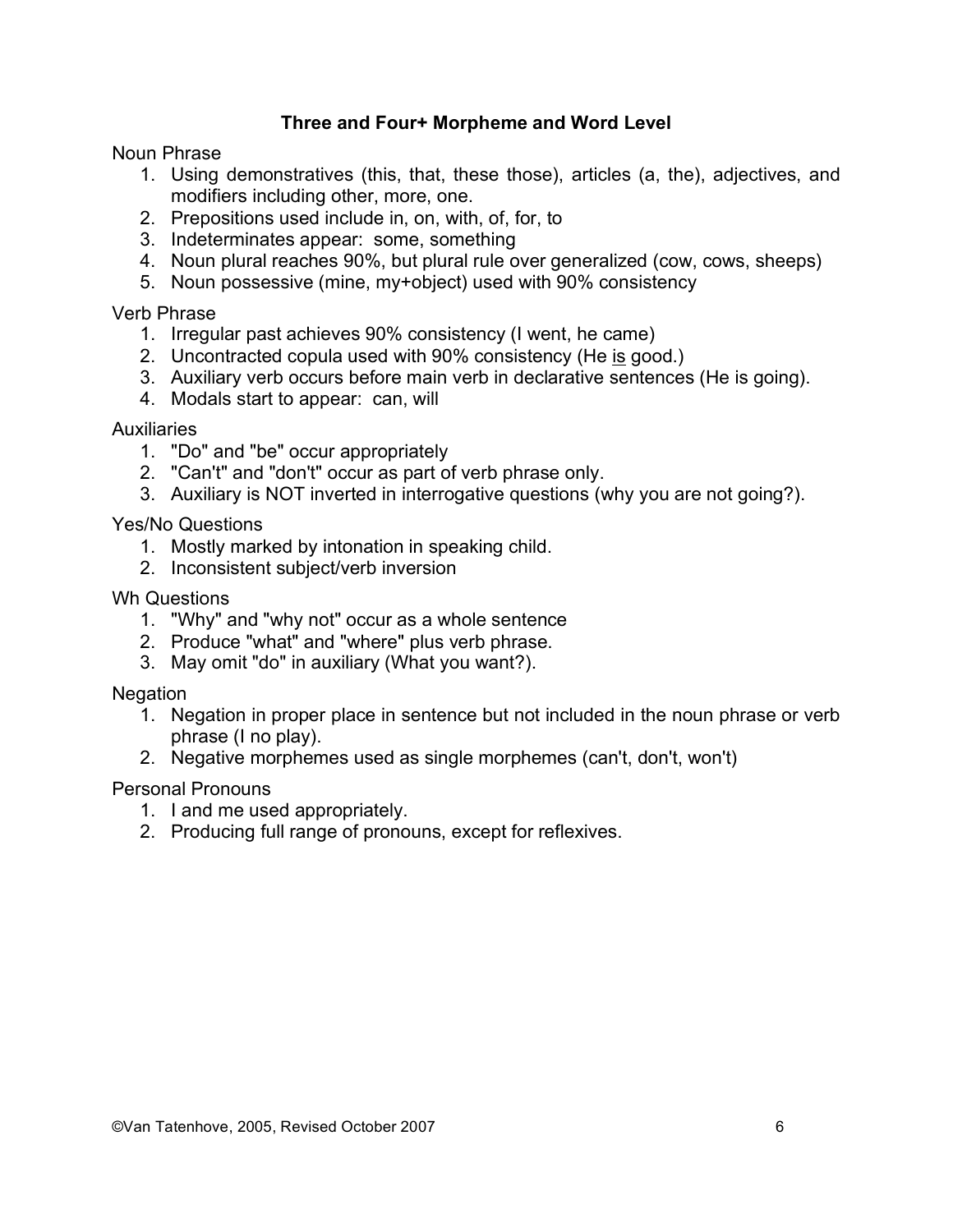# **SUGGESTIONS FOR APPLYING THIS INFORMATION WITH INDIVIDUALS USING AAC**

- 1. When you are starting with a device with a limited number of keys (either because that's all the device has or all the kid can handle), put words for broad language functions on the device and extended vocabulary (names of people, places, & things) on a manual communication board. In order to have words with MAXIMUM value across the most number of activities and communication settings, start by focusing on words that are used to MEDIATE or REGULATE activities (e.g., more, again, help, all gone, all done, different). Then add words that are used to COMMENT and RELATE (e.g., fun, good, bad, like)..
- 2. If a child has a reliable way to say "yes" and "no," (or "hello" and "goodbye"), don't select these words as the first words on the AAC device.
- 3. While little kids use "the" and "a" with high frequency, these are not high content or function words and don't need to be on an AAC device or board that has **limited keys**. This principle may apply to many other low content words, like "of," "to," etc.
- 4. Begin to build a manual communication board, keeping motor planning and automaticity in mind. Always try to have a board with keys for at least 50 core words. For nouns, use a section that can be flipped or changed so that no matter what the activity, the same 50 core words are always available.
- 5. After the first 50 words, the AAC system should grow in keeping with normal language development principles.
	- $\Box$  Make sure you have words from a variety of word classes.
		- o Do you have key pronouns (I, me, you, it, mine, he, she); verbs (do, put, is, make, let, get, want); negation (not, no, don't); prepositions (with, for, to, in, on); key question words (what, where); modifiers (gone, more, some, all); generic locations (here, there, away).
	- Add words for PERSONAL core
		- $\circ$  Do you have words that are "core" to the child's personal needs, like names of key people, places, and things. These words may not be generic to all other people, but they are important to the person using the AAC device.
	- $\Box$  Verb Phrase development depends on having access to main verbs, "little" verbs, and verb endings. You need main verbs with the widest range of function (e.g., do, put, get, give, make, let, try, like, want) and more specific function (e.g., eat, read, drink, read, color).
		- $\circ$  Some verbs cannot stand alone (e.g., "put"). They are combined with another word  $(e.g., preposition = put on, adjective = put more, adverb = put away, pronoun = you$ put it, determiner = put that). You have to have a variety of words available to combine with these verbs.
	- $\Box$  Noun Phrase development needs more than names of things. Many times, the more generic nouns have more usefulness in the context of the situation. Consider how you can use these words: this, that, these, those, other, more, one, thing, any, etc.
	- $\Box$  Make a plan for expanding the language available to the child on the AAC board or device.
		- o How are you going to add more pronouns?
		- o How will you give the child access to verb forms to practice?

©Van Tatenhove, 2005, Revised October 2007 7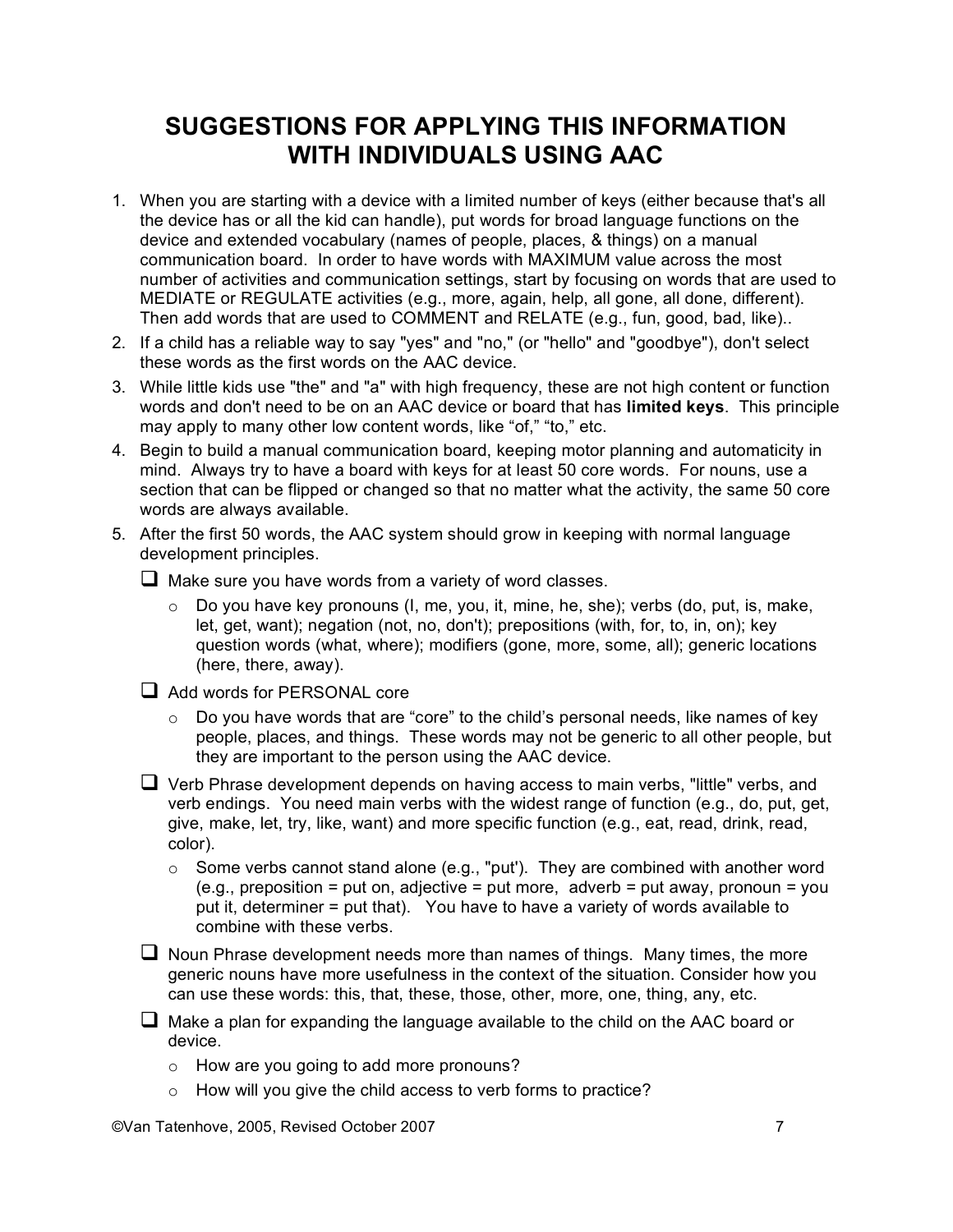- o How important is it for the child to practice using "little verbs" like "am," "is," "are," "be" and modals like "can," "will," or "should?"
- o How are you going to let them practice using plurals?
- o How are you going to help the child use modifiers (both adverbs and adjectives) when building noun and verb phrases (e.g., I go now, that big one.)
- o How will you expand prepositions?
- 6. Develop intervention plans that encourage communication for a full range of functional and semantic relations. The useful way to do this is to write simple "scripts." A script helps communication partners focus on the important bits of language learning, not the names of things. Once the partners develop their own skills for encouraging normal language production, fewer and fewer scripts are needed.
	- $\Box$  Write the script based on a language function plan, using the core vocabulary you have selected. See the sample below.
	- $\Box$  When you write "scripts," don't make yourself crazy trying to figure out each functional or semantic relation in your scripts. Just be (1) well-rounded in the script, (2) practice a range of noun phrases and verb phrases and (3) take periodic language samples to confirm that you are encouraging more than "naming" and "object requesting."
- 7. Make a Natural Language Board for yourself and use it to model and encourage two, three, and four word utterances. Practice the language modeling before you try the activity with the child. When the child gives you a 1 or 2 word utterance, expand that utterance to include 1 or 2 more words or word endings. Model short simple sentences and don't try to model everything you are saying.

# **SCRIPTING WORKSHEET**

- 1. Review available core words from the communication device/board used by the child.
- 2. Brainstorm your general plan for the activity.
- 3. Create a simple script to be used as a blueprint in the activity.
	- a. Briefly note what you are going to say and do.
	- b. List the aided language you are going to model using the student's device, your language board, or other strategy.
	- c. Note the general language function you are trying to elicit.
	- d. List the target language you are hoping to elicit from the student, based on the context of the activity (what you did and said) and what you modeled for the child.

| Do and Say this: | <b>Model this:</b> | Language<br><b>Function:</b> | 1 or 2 word | $3 - 4 + words$ |
|------------------|--------------------|------------------------------|-------------|-----------------|
|                  |                    |                              |             |                 |
|                  |                    |                              |             |                 |
|                  |                    |                              |             |                 |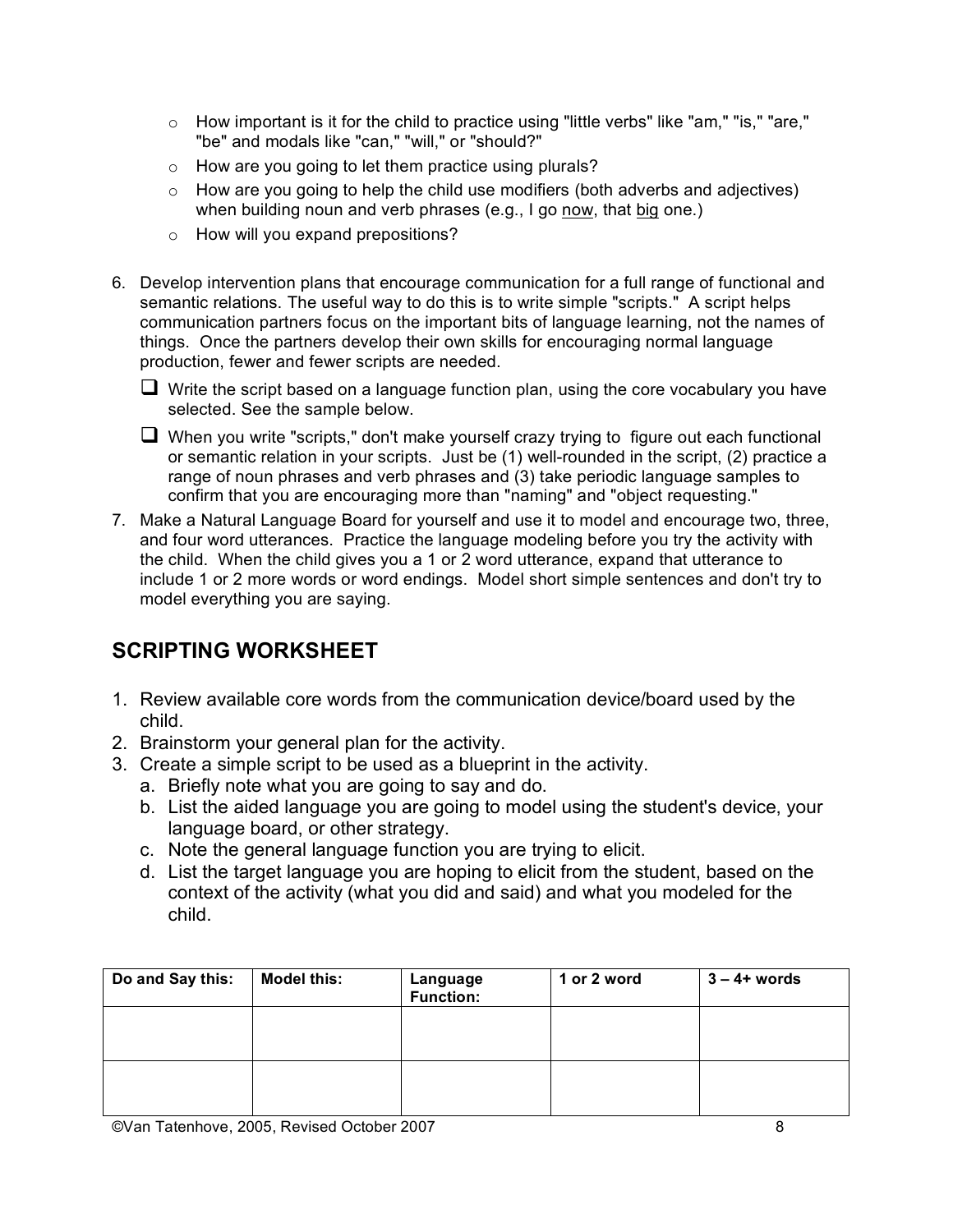# **SAMPLE 160 LOCATION BOARD with PIXONS**

| ı.                | it               | who                 | what                               | do                           | want                          | need                                        | have                               | when                        | again    | morning    | how                      | more                                           | all done            | all gone                            | stuff                        |
|-------------------|------------------|---------------------|------------------------------------|------------------------------|-------------------------------|---------------------------------------------|------------------------------------|-----------------------------|----------|------------|--------------------------|------------------------------------------------|---------------------|-------------------------------------|------------------------------|
| 美                 | 灣<br>125 W       | -6                  | $? \,$ i                           | $\mathbf{Z}$                 | O.<br><b>RAN</b>              | 窩                                           | <b>NB</b><br>65                    | \$                          |          |            | 9                        | 倾                                              | STOF                |                                     | <b>ONE</b>                   |
| me-myself         | my-mine          | name                | am-is-are                          | can                          | like                          | feel                                        | know                               | before                      | after    | afternoon  | different                | busy                                           | bored               | all                                 | thing                        |
| 愛                 | Ş                | Name:,≽             | <b>SHOW</b><br><b>SALARA TITTE</b> | 鄾                            | AS 19                         | <b>CONTRACTOR</b>                           | <b>THE</b>                         | SI I                        | ar y     | ò.<br>۰    | 4<br><b>A</b>            | 33                                             | ∠ிౖ                 | <b>AS</b>                           | <b>REA</b><br>والجد          |
| you-your          | person           | friend              | ask                                | help                         | stop                          | go                                          | come                               | now                         | later    | night      | sick                     | hurt                                           | tired               | some                                | this                         |
| $\mathbb{Q}$      | <b>A</b>         | 23                  | $\mathbb{Q}_2$                     | 木匠                           | (STOP)                        | 8                                           | Ç                                  | <b>CALL</b>                 |          | s.         | A,                       | $\frac{1}{\sqrt{2}}$                           | Y                   | $\frac{1}{8}$ $\cdot$ $\frac{1}{8}$ | ٠x                           |
| boy-man           | brother          | he-him-his          | turn                               | try                          | make                          | work                                        | put                                | vesterday                   | today    | tomorrow   | good                     | bad                                            | silly               | dumb                                | that                         |
| Q                 | D-11 L           |                     |                                    | <b>Expertise</b>             | ≫                             | $\mathbb{C}$ and $\mathbb{C}$               | Ńā                                 | '∕N                         | 癆        | 墨<br>Ķ     |                          | <b>CONTROLL</b>                                | Ä,                  | 鳳                                   | ×                            |
| girl-woman        | sister           | she-her(s)          | take                               | get                          | give                          | change                                      | hold                               | where                       | away     | why        | big                      | medium                                         | little              | nice                                | fun                          |
| $\mathbf{\Omega}$ | $\sum_{i=1}^{n}$ | $\mathbf{H}$        | ā<br>سيا                           | 糸                            | Ø                             |                                             |                                    | 22                          | a<br>Sea | Ċ          | 医炉<br>Y<br>$\mathcal{L}$ | Y<br>Í<br>$\mathcal{C}^{\prime}_{\mathcal{A}}$ | V<br>$\mathbb{R}^2$ | $\mathbb{N}$                        | 森川<br>್ನಿ<br>É               |
| family            | mom              | dad                 | eat                                | drink                        | sleep                         | dress                                       | wash                               | here                        | there    | because    | hungry                   | thirsty                                        | hot                 | cold                                | question                     |
| 13                |                  | <b>REGIS</b><br>dg. | 一<br>V                             | d.                           | $\mathbb{Z}^3$<br><b>CERT</b> | ŞÚ.                                         | 「海                                 | a. G<br>والز                |          | 0,,,       | g C<br>4.                | 28                                             | ۵                   |                                     | O<br>٠                       |
| baby              | grandmother      | grandfather         | say-tell                           | talk-call                    | hear-listen                   | look-see<br>watch                           | find                               | in                          | out      | and        | fast                     | slow                                           | hard                | soft                                | idea                         |
| 25                |                  | 集體                  |                                    | 522                          | 92                            | <b>All Contracts</b><br>۰<br>$\circledcirc$ | 逸                                  | Ō.                          | S        | $\bullet$  |                          | ٩.                                             | Ą                   | $1 - 2$<br>\ed                      |                              |
| teacher           | class            | children            | live                               | sit                          | walk                          | ride                                        | buy                                | on                          | off      | home       | favorite                 | full                                           | right               | easy                                | place                        |
| <b>B</b> area     |                  | u <sub>m</sub> a    | 喬                                  | á                            | Â                             | ×,<br>кÒу                                   | Vb.                                | <u> 5.</u>                  | ⊿様       | <b>YEY</b> | 金<br>D                   | VÎ                                             | ∽,<br>×             | بي                                  | O                            |
| aide              | <b>SLP</b>       | bus driver          | read                               | write                        | count                         | color                                       | think                              | up                          | down     | school     | mean                     | stinky                                         | scary               | afraid                              | time                         |
| Ćė                | 26               | 圜<br>öä.            | лgа.<br>÷                          | $\mathscr{L}$ )              | gréfo.                        | K                                           | $\overline{\boldsymbol{\theta}}^i$ | $\mathcal{F}_{\mathcal{P}}$ | LEC      | 25         | <b>KNA</b><br>¢          | 慰                                              | Ö.<br>Σ             | X                                   | $\bigoplus_{i\in\mathbb{Z}}$ |
| pet               | body             | not                 | love                               | play                         | share                         | sing                                        | wait                               | over                        | under    | town       | happy                    | sad                                            | confused            | mad                                 | problem                      |
| 閾                 | Ŕ                | ň                   | . <mark>ф</mark><br>×              | $\mathcal{L}$<br><u>ezta</u> |                               | $\mathfrak{P}$                              | -÷-l                               | $\widehat{\mathbb{A}}$      | 鈨        | 普通論        | 内外<br>₩                  | $\sqrt{\frac{2}{\pi}}$                         | <b>KE</b>           | h-3<br>暠                            | $2 - 2 = 4$                  |

# **VOCABULARY LISTS**

### **Top Words Used by Toddlers**

In Banajee, M., DiCarlo, C., & Buras-Stricklin, S. (2003). Core Vocabulary Determination for Toddlers, *Augmentative and Alternative Communication*, 2, 67 – 73 17. that

- 1. all done/finished
- 2. go 3. help
- 4. here
- 19. want 20. what
- *21. yes/yeah*

*18. the*

22. you

- 6. in 7. is
- 8. it

5. I

- 9. mine
- 10. more
- 11. my
- *12. no*
- 13. off
- 14. on
- 15. out
- 16. some
- ©Van Tatenhove, 2005, Revised October 2007 9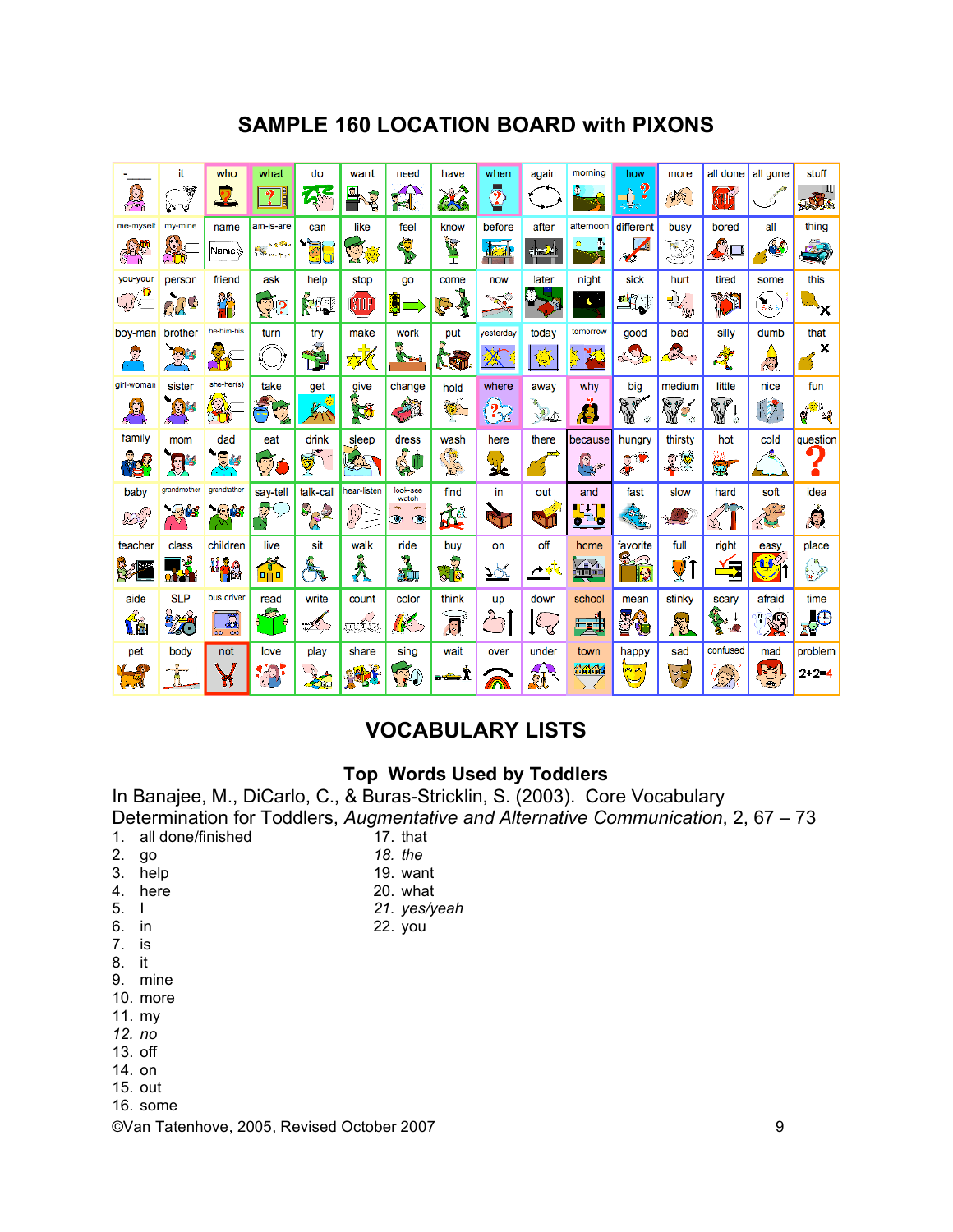### **CLINICAL APPLICATION**

26. some 27. stop 28. that 29. there 30. up 31. want 32. what 33. you

**First 50+ Words**

#### **First 10 Words:**

1. all done 2. different

- 3. help
- 4. mine
- 5. more
- 6. not/don't
- 7. stop
- 8. that
- 9. want
- 10. what

#### **First 20 Words:**

| ΊU.    | wnat             | 1.  | again        |
|--------|------------------|-----|--------------|
|        | First 20 Words:  | 2.  | all          |
| 1.     |                  | 3.  | all done     |
| 2.     | again            | 4.  | all gone     |
|        | all done         | 5.  | away         |
| 3.     | all gone         | 6.  | bad          |
| 4.     | away             | 7.  | big          |
| 5.     | different        | 8.  | busy         |
| 6.     | go               | 9.  | come         |
| 7.     | help             | 10. | different    |
| 8.     | here             | 11. | do           |
| 9.     | L                | 12. | don't        |
| 10.    | it               | 13. | down         |
|        | 11. like         | 14. | drink        |
| 12.    | mine             | 15. | eat          |
|        | 13. more         | 16. | feel         |
|        | 14. not/don't    | 17. | get          |
|        | 15. stop         | 18. | go           |
|        | 16. that         | 19. | good         |
|        | 17. want         | 20. | happy        |
|        | 18. what         | 21. | he           |
| 19.    | you              | 22. | help         |
|        |                  | 23. | here         |
|        | First 30+ Words: | 24. | I            |
| 1.     | again            | 25. | in           |
| 2.     | all done         | 26. | it           |
| 3.     | all gone         |     | 27. like     |
| 4.     | away             |     | 28. little   |
| 5.     | big              | 29. | make         |
| 6.     | different        | 30. | me           |
| 7.     | do               | 31. | mine         |
| 8.     | down             | 32. | more         |
| 9.     | get              | 33. | my           |
| 10.    | go               | 34. | not          |
| 11.    | help             | 35. | now          |
| 12.    | here             | 36. | off          |
| 13.    | L                | 37. | on           |
| 14. in |                  | 38. | out          |
| 15. it |                  | 39. | play         |
|        | 16. like         | 40. | put          |
|        | 17. little       | 41. | question     |
|        | 18. mine         | 42. | read         |
|        | 19. more         | 43. | sad          |
| 20. my |                  |     | 44. she      |
| 21.    | not/don't        | 45. |              |
| 22.    | off              | 46. | some<br>stop |
| 23.    | on               | 47. | tell         |
| 24.    | out              | 48. | that         |
| 25.    | put              | 49. |              |
|        |                  |     | there        |

©Van Tatenhove, 2005, Revised October 2007 10

|          | 50. thing<br>51. this<br>$52.$ turn<br>53. up<br>54. want<br>55. what<br>56. where<br>57. who<br>58. why<br>59. you |
|----------|---------------------------------------------------------------------------------------------------------------------|
|          | <b>Adding More Words</b><br>1. after                                                                                |
|          | 2. almost                                                                                                           |
|          | 3. $am/$<br>4. and<br>am/is/are/be                                                                                  |
|          | 5. another                                                                                                          |
| 6.<br>7. | any<br>ask                                                                                                          |
|          | 8. because                                                                                                          |
|          |                                                                                                                     |
|          | 9. before<br>10. body<br>11. bring                                                                                  |
|          | 12. buy                                                                                                             |
|          | 13. call<br>14. can                                                                                                 |
|          | 15. change                                                                                                          |
|          | 16. cold                                                                                                            |
|          | 17. color<br>18. day                                                                                                |
|          | 19. did                                                                                                             |
|          | 20. dress<br>21. every                                                                                              |
| 22. fall |                                                                                                                     |
|          | 23. fast                                                                                                            |
|          | 24. favorite<br>25. find                                                                                            |
| 26. for  |                                                                                                                     |
| 27. full |                                                                                                                     |
|          | 28. fun<br>29. give                                                                                                 |
|          | 30. goodbye                                                                                                         |
| 31.      | guess                                                                                                               |
| 33.      | 32. have<br>hear                                                                                                    |
| 34.      | hi                                                                                                                  |
| 35.      | hot                                                                                                                 |
| 36.      | how<br>37. hungry                                                                                                   |
| 38.      | idea                                                                                                                |
| 39.      | is                                                                                                                  |
| 40. job  | 41. know                                                                                                            |
| 42.      | later                                                                                                               |
| 43.      | leave                                                                                                               |
|          | 44. let/let's<br>45. listen                                                                                         |
| 46.      | live                                                                                                                |
| 47.      | lose                                                                                                                |

49. maybe 50. much 51. myself 52. name 53. need 54. nice 55. of 56. one 57. other 58. over 59. place 60. please 61. pretty 62. problem 63. ready 64. ride 65. same 66. say 67. sick 68. silly 69. sing 70. sit 71. sleep 72. slow 73. sorry 74. start 75. surprise 76. swim 77. take 78. talk 79. thank you 80. these 81. they 82. think 83. thirsty 84. those 85. time 86. tired 87. together 88. try 89. under 90. use 91. very 92. walk 93. way 94. we 95. when 96. win 97. with 98. work 99. write 100.wrong 101.your **ADD MORE: ADJECTIVES** • ADVERBS • PRONOUNS<br>• VERRS **VERBS** 

48. love